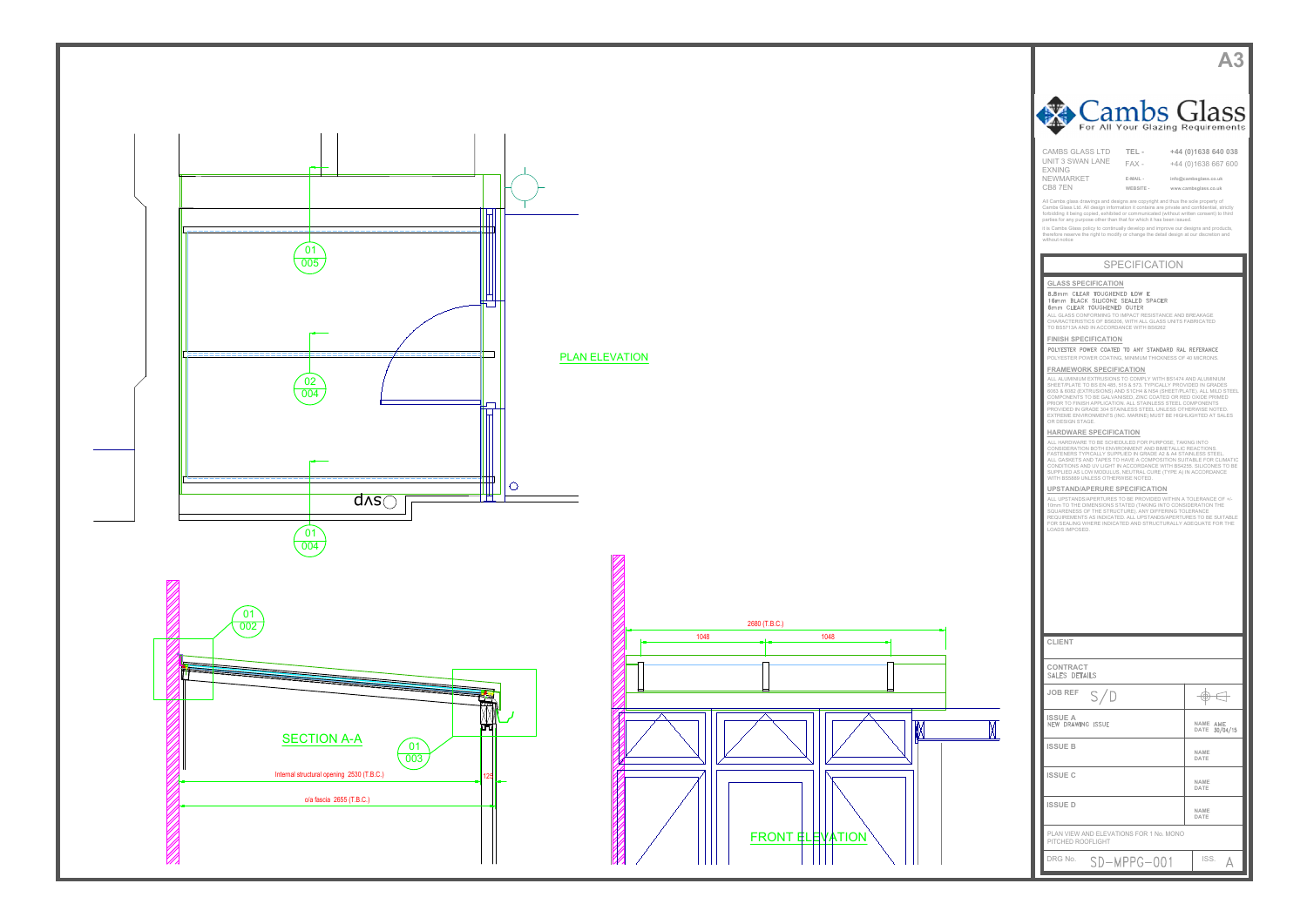



| Cambs Glass                                                                                                                                                                                                                                                                                                                                                                                                                                   |                                              |  |  |
|-----------------------------------------------------------------------------------------------------------------------------------------------------------------------------------------------------------------------------------------------------------------------------------------------------------------------------------------------------------------------------------------------------------------------------------------------|----------------------------------------------|--|--|
| For All Your Glazing Requirements<br><b>CAMBS GLASS LTD</b><br>TEL-                                                                                                                                                                                                                                                                                                                                                                           | +44 (0)1638 640 038                          |  |  |
| UNIT 3 SWAN LANE<br>$FAX -$<br><b>EXNING</b><br>NEWMARKET<br>E-MAIL -                                                                                                                                                                                                                                                                                                                                                                         | +44 (0)1638 667 600<br>info@cambsglass.co.uk |  |  |
| CB87EN<br>WEBSITE -<br>All Cambs glass drawings and designs are copyright and thus the sole property of<br>Cambs Glass Ltd. All design information it contains are private and confidential, strictly                                                                                                                                                                                                                                         | www.cambsglass.co.uk                         |  |  |
| forbidding it being copied, exhibited or communicated (without written consent) to third<br>parties for any purpose other than that for which it has been issued.<br>it is Cambs Glass policy to continually develop and improve our designs and products,<br>therefore reserve the right to modify or change the detail design at our discretion and                                                                                         |                                              |  |  |
| without notice<br><b>SPECIFICATION</b>                                                                                                                                                                                                                                                                                                                                                                                                        |                                              |  |  |
| <b>GLASS SPECIFICATION</b>                                                                                                                                                                                                                                                                                                                                                                                                                    |                                              |  |  |
| 8.8mm CLEAR TOUGHENED LOW E<br>16mm BLACK SILICONE SEALED SPACER<br>6mm CLEAR TOUGHENED OUTER<br>ALL GLASS CONFORMING TO IMPACT RESISTANCE AND BREAKAGE                                                                                                                                                                                                                                                                                       |                                              |  |  |
| CHARACTERISTICS OF BS6206, WITH ALL GLASS UNITS FABRICATED<br>TO BS5713A AND IN ACCORDANCE WITH BS6262<br><b>FINISH SPECIFICATION</b>                                                                                                                                                                                                                                                                                                         |                                              |  |  |
| POLYESTER POWER COATED TO ANY STANDARD RAL REFERANCE<br>POLYESTER POWER COATING, MINIMUM THICKNESS OF 40 MICRONS.                                                                                                                                                                                                                                                                                                                             |                                              |  |  |
| <b>FRAMEWORK SPECIFICATION</b><br>ALL ALUMINIUM EXTRUSIONS TO COMPLY WITH BS1474 AND ALUMINIUM<br>SHEET/PLATE TO BS EN 485, 515 & 573. TYPICALLY PROVIDED IN GRADES<br>6063 & 6082 (EXTRUSIONS) AND S1CH4 & NS4 (SHEET/PLATE). ALL MILD STEEL<br>COMPONENTS TO BE GALVANISED, ZINC COATED OR RED OXIDE PRIMED<br>PRIOR TO FINISH APPLICATION. ALL STAINLESS STEEL COMPONENTS<br>PROVIDED IN GRADE 304 STAINLESS STEEL UNLESS OTHERWISE NOTED. |                                              |  |  |
| EXTREME ENVIRONMENTS (INC. MARINE) MUST BE HIGHLIGHTED AT SALES<br>OR DESIGN STAGE.<br><b>HARDWARE SPECIFICATION</b>                                                                                                                                                                                                                                                                                                                          |                                              |  |  |
| ALL HARDWARE TO BE SCHEDULED FOR PURPOSE, TAKING INTO<br>CONSIDERATION BOTH ENVIRONMENT AND BIMETALLIC REACTIONS.<br>FASTENERS TYPICALLY SUPPLIED IN GRADE A2 & A4 STAINLESS STEEL.<br>ALL GASKETS AND TAPES TO HAVE A COMPOSITION SUITABLE FOR CLIMATIC<br>CONDITIONS AND UV LIGHT IN ACCORDANCE WITH BS4255. SILICONES TO BE<br>SUPPLIED AS LOW MODULUS, NEUTRAL CURE (TYPE A) IN ACCORDANCE<br>WITH BS5889 UNLESS OTHERWISE NOTED.         |                                              |  |  |
| UPSTAND/APERURE SPECIFICATION<br>ALL UPSTANDS/APERTURES TO BE PROVIDED WITHIN A TOLERANCE OF +/-<br>10mm TO THE DIMENSIONS STATED (TAKING INTO CONSIDERATION THE                                                                                                                                                                                                                                                                              |                                              |  |  |
| SQUARENESS OF THE STRUCTURE). ANY DIFFERING TOLERANCE<br>REQUIREMENTS AS INDICATED. ALL UPSTANDS/APERTURES TO BE SUITABLE<br>FOR SEALING WHERE INDICATED AND STRUCTURALLY ADEQUATE FOR THE<br>LOADS IMPOSED.                                                                                                                                                                                                                                  |                                              |  |  |
|                                                                                                                                                                                                                                                                                                                                                                                                                                               |                                              |  |  |
|                                                                                                                                                                                                                                                                                                                                                                                                                                               |                                              |  |  |
|                                                                                                                                                                                                                                                                                                                                                                                                                                               |                                              |  |  |
| <b>CLIENT</b>                                                                                                                                                                                                                                                                                                                                                                                                                                 |                                              |  |  |
| <b>CONTRACT</b>                                                                                                                                                                                                                                                                                                                                                                                                                               |                                              |  |  |
| SALES DETAILS<br><b>JOB REF</b>                                                                                                                                                                                                                                                                                                                                                                                                               |                                              |  |  |
| S/D<br><b>ISSUE A</b>                                                                                                                                                                                                                                                                                                                                                                                                                         |                                              |  |  |
| <b>NEW DRAWING ISSUE</b>                                                                                                                                                                                                                                                                                                                                                                                                                      | NAME AME<br><b>DATE</b><br>30/04/15          |  |  |
| <b>ISSUE B</b>                                                                                                                                                                                                                                                                                                                                                                                                                                | <b>NAME</b><br>DATE                          |  |  |
| <b>ISSUE C</b>                                                                                                                                                                                                                                                                                                                                                                                                                                | NAME<br>DATE                                 |  |  |
| <b>ISSUED</b>                                                                                                                                                                                                                                                                                                                                                                                                                                 | NAME<br>DATE                                 |  |  |
| ENGLARGED DETAIL FOR<br>PITCHED ROOFLIGHT                                                                                                                                                                                                                                                                                                                                                                                                     |                                              |  |  |
| DRG No.<br>SD-MPPG-002                                                                                                                                                                                                                                                                                                                                                                                                                        | ISS.                                         |  |  |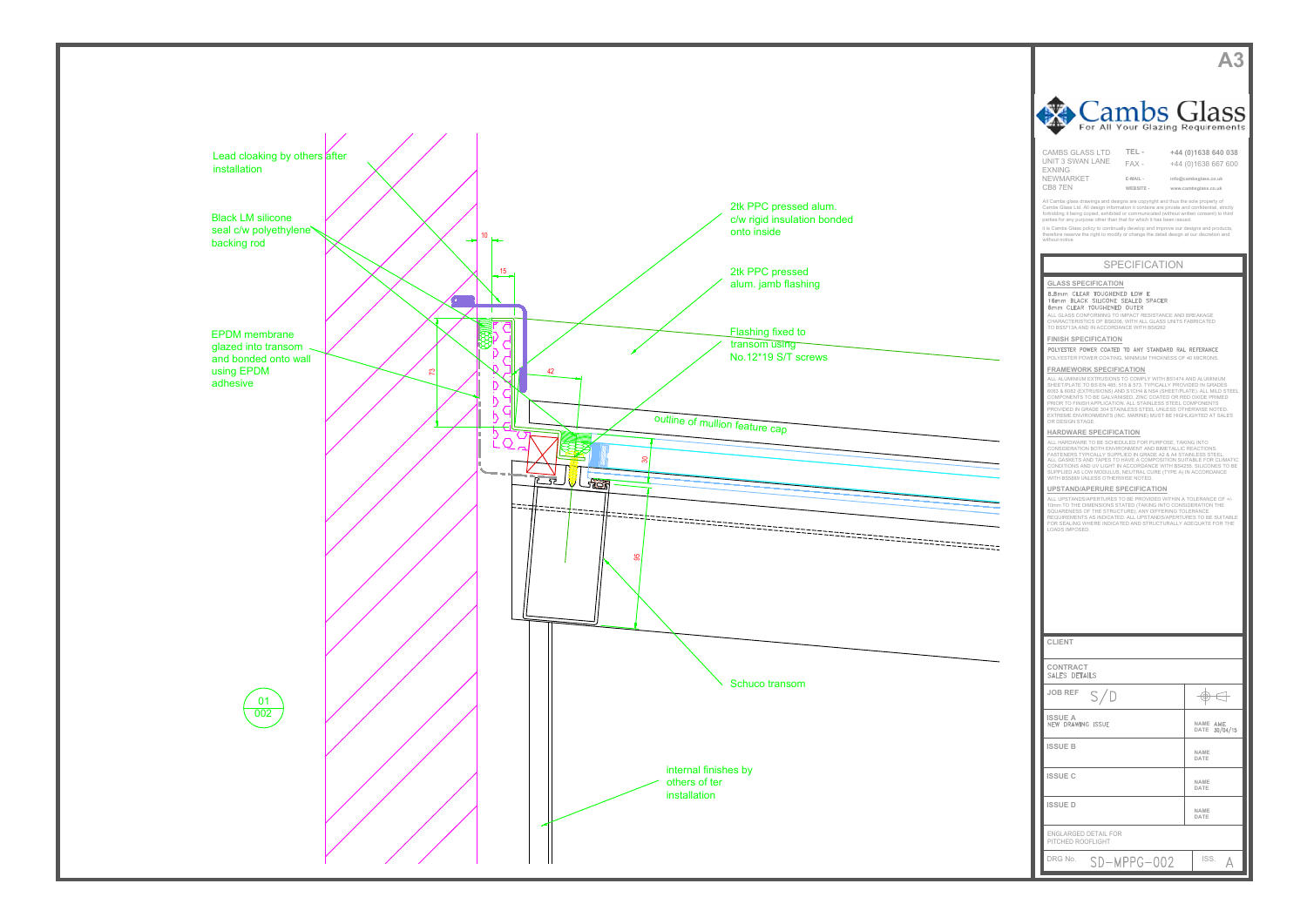



| Cambs Glass<br>For All Your Glazing Requirements                                                                                                                                                                                                                                                                                                                                                                                                                                                                                                                                                                                                                                                                                                                                                                                                                                                                                                                                                                                                                                                                                                                                                                                                                                                                                                                                                                                                                                                                                                                                                                                                                                                                                                                                                                                                                 |                                                                                             |  |
|------------------------------------------------------------------------------------------------------------------------------------------------------------------------------------------------------------------------------------------------------------------------------------------------------------------------------------------------------------------------------------------------------------------------------------------------------------------------------------------------------------------------------------------------------------------------------------------------------------------------------------------------------------------------------------------------------------------------------------------------------------------------------------------------------------------------------------------------------------------------------------------------------------------------------------------------------------------------------------------------------------------------------------------------------------------------------------------------------------------------------------------------------------------------------------------------------------------------------------------------------------------------------------------------------------------------------------------------------------------------------------------------------------------------------------------------------------------------------------------------------------------------------------------------------------------------------------------------------------------------------------------------------------------------------------------------------------------------------------------------------------------------------------------------------------------------------------------------------------------|---------------------------------------------------------------------------------------------|--|
| <b>CAMBS GLASS LTD</b><br>TEL-<br>UNIT 3 SWAN LANE<br>$FAX -$<br><b>EXNING</b><br>NEWMARKET<br>E-MAIL -<br>CB8 7EN<br>WEBSITE -<br>All Cambs glass drawings and designs are copyright and thus the sole property of<br>Cambs Glass Ltd. All design information it contains are private and confidential, strictly<br>forbidding it being copied, exhibited or communicated (without written consent) to third                                                                                                                                                                                                                                                                                                                                                                                                                                                                                                                                                                                                                                                                                                                                                                                                                                                                                                                                                                                                                                                                                                                                                                                                                                                                                                                                                                                                                                                    | +44 (0)1638 640 038<br>+44 (0)1638 667 600<br>info@cambsglass.co.uk<br>www.cambsglass.co.uk |  |
| parties for any purpose other than that for which it has been issued.<br>it is Cambs Glass policy to continually develop and improve our designs and products,<br>therefore reserve the right to modify or change the detail design at our discretion and<br>without notice                                                                                                                                                                                                                                                                                                                                                                                                                                                                                                                                                                                                                                                                                                                                                                                                                                                                                                                                                                                                                                                                                                                                                                                                                                                                                                                                                                                                                                                                                                                                                                                      |                                                                                             |  |
| <b>SPECIFICATION</b>                                                                                                                                                                                                                                                                                                                                                                                                                                                                                                                                                                                                                                                                                                                                                                                                                                                                                                                                                                                                                                                                                                                                                                                                                                                                                                                                                                                                                                                                                                                                                                                                                                                                                                                                                                                                                                             |                                                                                             |  |
| <b>GLASS SPECIFICATION</b><br>8.8mm CLEAR TOUGHENED LOW E<br>16mm BLACK SILICONE SEALED SPACER<br>6mm CLEAR TOUGHENED OUTER<br>ALL GLASS CONFORMING TO IMPACT RESISTANCE AND BREAKAGE<br>CHARACTERISTICS OF BS6206, WITH ALL GLASS UNITS FABRICATED<br>TO BS5713A AND IN ACCORDANCE WITH BS6262<br><b>FINISH SPECIFICATION</b><br>POLYESTER POWER COATED TO ANY STANDARD RAL REFERANCE<br>POLYESTER POWER COATING, MINIMUM THICKNESS OF 40 MICRONS.<br><b>FRAMEWORK SPECIFICATION</b><br>ALL ALUMINIUM EXTRUSIONS TO COMPLY WITH BS1474 AND ALUMINIUM<br>SHEET/PLATE TO BS EN 485, 515 & 573. TYPICALLY PROVIDED IN GRADES<br>6063 & 6082 (EXTRUSIONS) AND S1CH4 & NS4 (SHEET/PLATE). ALL MILD STEEL<br>COMPONENTS TO BE GALVANISED, ZINC COATED OR RED OXIDE PRIMED<br>PRIOR TO FINISH APPLICATION. ALL STAINLESS STEEL COMPONENTS<br>PROVIDED IN GRADE 304 STAINLESS STEEL UNLESS OTHERWISE NOTED.<br>EXTREME ENVIRONMENTS (INC. MARINE) MUST BE HIGHLIGHTED AT SALES<br>OR DESIGN STAGE.<br><b>HARDWARE SPECIFICATION</b><br>ALL HARDWARE TO BE SCHEDULED FOR PURPOSE, TAKING INTO<br>CONSIDERATION BOTH ENVIRONMENT AND BIMETALLIC REACTIONS.<br>FASTENERS TYPICALLY SUPPLIED IN GRADE A2 & A4 STAINLESS STEEL.<br>ALL GASKETS AND TAPES TO HAVE A COMPOSITION SUITABLE FOR CLIMATIC<br>CONDITIONS AND UV LIGHT IN ACCORDANCE WITH BS4255. SILICONES TO BE<br>SUPPLIED AS LOW MODULUS, NEUTRAL CURE (TYPE A) IN ACCORDANCE<br>WITH BS5889 UNLESS OTHERWISE NOTED.<br><b>UPSTAND/APERURE SPECIFICATION</b><br>ALL UPSTANDS/APERTURES TO BE PROVIDED WITHIN A TOLERANCE OF +/-<br>10mm TO THE DIMENSIONS STATED (TAKING INTO CONSIDERATION THE<br>SQUARENESS OF THE STRUCTURE). ANY DIFFERING TOLERANCE<br>REQUIREMENTS AS INDICATED. ALL UPSTANDS/APERTURES TO BE SUITABLE<br>FOR SEALING WHERE INDICATED AND STRUCTURALLY ADEQUATE FOR THE<br>LOADS IMPOSED. |                                                                                             |  |
| <b>CLIENT</b>                                                                                                                                                                                                                                                                                                                                                                                                                                                                                                                                                                                                                                                                                                                                                                                                                                                                                                                                                                                                                                                                                                                                                                                                                                                                                                                                                                                                                                                                                                                                                                                                                                                                                                                                                                                                                                                    |                                                                                             |  |
| <b>CONTRACT</b><br>SALES DETAILS                                                                                                                                                                                                                                                                                                                                                                                                                                                                                                                                                                                                                                                                                                                                                                                                                                                                                                                                                                                                                                                                                                                                                                                                                                                                                                                                                                                                                                                                                                                                                                                                                                                                                                                                                                                                                                 |                                                                                             |  |
| <b>JOB REF</b><br>S/D                                                                                                                                                                                                                                                                                                                                                                                                                                                                                                                                                                                                                                                                                                                                                                                                                                                                                                                                                                                                                                                                                                                                                                                                                                                                                                                                                                                                                                                                                                                                                                                                                                                                                                                                                                                                                                            |                                                                                             |  |
| <b>ISSUE A</b><br><b>NEW DRAWING ISSUE</b>                                                                                                                                                                                                                                                                                                                                                                                                                                                                                                                                                                                                                                                                                                                                                                                                                                                                                                                                                                                                                                                                                                                                                                                                                                                                                                                                                                                                                                                                                                                                                                                                                                                                                                                                                                                                                       | NAME AME<br><b>DATE</b><br>30/04/15                                                         |  |
| <b>ISSUE B</b>                                                                                                                                                                                                                                                                                                                                                                                                                                                                                                                                                                                                                                                                                                                                                                                                                                                                                                                                                                                                                                                                                                                                                                                                                                                                                                                                                                                                                                                                                                                                                                                                                                                                                                                                                                                                                                                   | NAME<br>DATE                                                                                |  |
| <b>ISSUE C</b>                                                                                                                                                                                                                                                                                                                                                                                                                                                                                                                                                                                                                                                                                                                                                                                                                                                                                                                                                                                                                                                                                                                                                                                                                                                                                                                                                                                                                                                                                                                                                                                                                                                                                                                                                                                                                                                   | NAME<br>DATE                                                                                |  |
| <b>ISSUED</b>                                                                                                                                                                                                                                                                                                                                                                                                                                                                                                                                                                                                                                                                                                                                                                                                                                                                                                                                                                                                                                                                                                                                                                                                                                                                                                                                                                                                                                                                                                                                                                                                                                                                                                                                                                                                                                                    | NAME<br>DATE                                                                                |  |
| ENGLARGED DETAIL FOR<br>PITCHED ROOFLIGHT                                                                                                                                                                                                                                                                                                                                                                                                                                                                                                                                                                                                                                                                                                                                                                                                                                                                                                                                                                                                                                                                                                                                                                                                                                                                                                                                                                                                                                                                                                                                                                                                                                                                                                                                                                                                                        |                                                                                             |  |
| DRG No.<br>SD-MPPG-003                                                                                                                                                                                                                                                                                                                                                                                                                                                                                                                                                                                                                                                                                                                                                                                                                                                                                                                                                                                                                                                                                                                                                                                                                                                                                                                                                                                                                                                                                                                                                                                                                                                                                                                                                                                                                                           | ISS.<br>Д                                                                                   |  |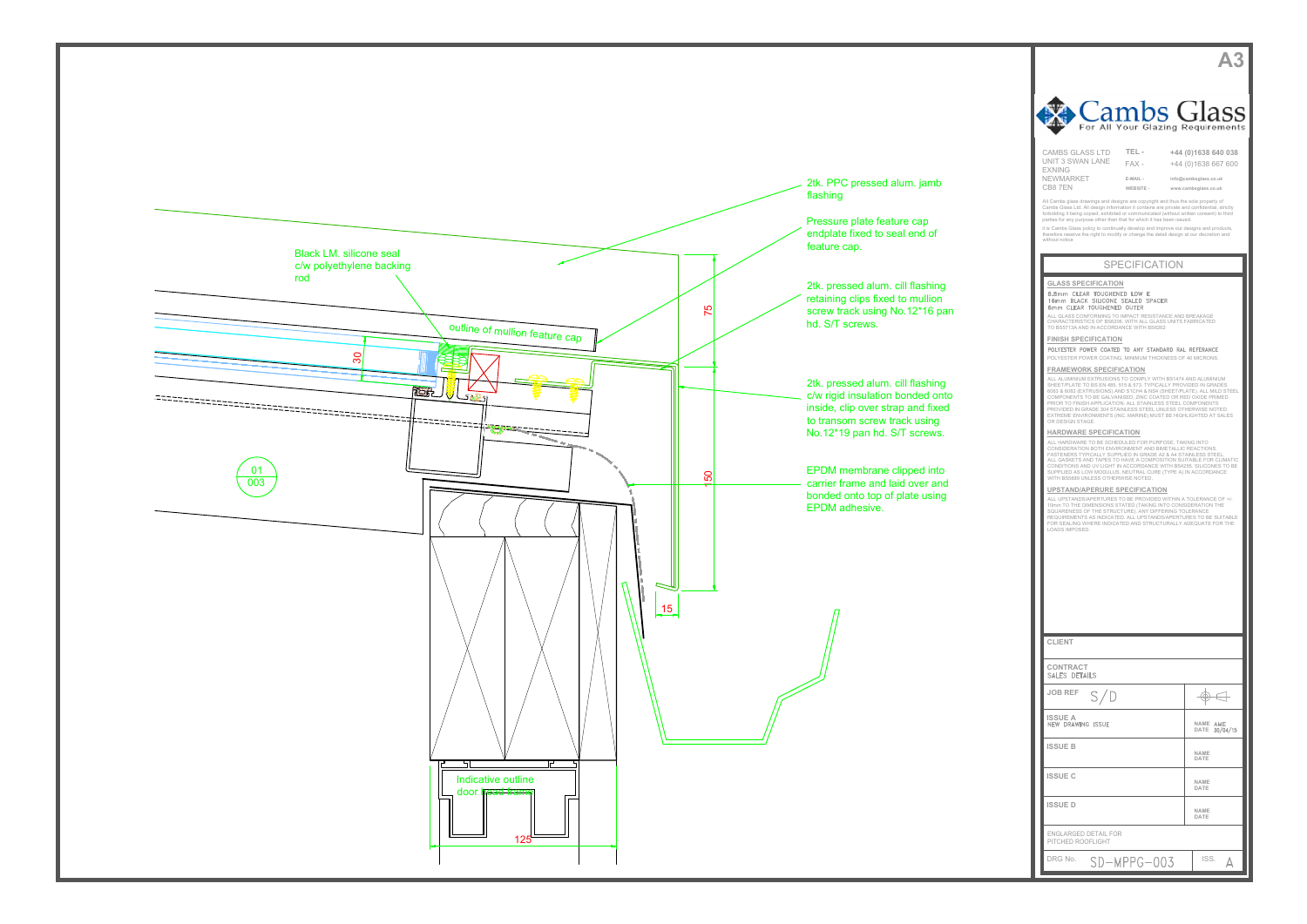



| Cambs Glass<br>For All Your Glazing Requirements                                                                                                                                                                                                                                                                                                                                                                                                                                                   |                                               |  |
|----------------------------------------------------------------------------------------------------------------------------------------------------------------------------------------------------------------------------------------------------------------------------------------------------------------------------------------------------------------------------------------------------------------------------------------------------------------------------------------------------|-----------------------------------------------|--|
| <b>CAMBS GLASS LTD</b><br>TEL-<br>UNIT 3 SWAN LANE<br>$FAX -$                                                                                                                                                                                                                                                                                                                                                                                                                                      | +44 (0)1638 640 038<br>+44 (0)1638 667 600    |  |
| <b>EXNING</b><br>NEWMARKET<br>E-MAIL -<br>CB87EN<br>WEBSITE -                                                                                                                                                                                                                                                                                                                                                                                                                                      | info@cambsglass.co.uk<br>www.cambsglass.co.uk |  |
| All Cambs glass drawings and designs are copyright and thus the sole property of<br>Cambs Glass Ltd. All design information it contains are private and confidential, strictly<br>forbidding it being copied, exhibited or communicated (without written consent) to third<br>parties for any purpose other than that for which it has been issued.                                                                                                                                                |                                               |  |
| it is Cambs Glass policy to continually develop and improve our designs and products,<br>therefore reserve the right to modify or change the detail design at our discretion and<br>without notice                                                                                                                                                                                                                                                                                                 |                                               |  |
| <b>SPECIFICATION</b>                                                                                                                                                                                                                                                                                                                                                                                                                                                                               |                                               |  |
| <b>GLASS SPECIFICATION</b><br>8.8mm CLEAR TOUGHENED LOW E<br>16mm BLACK SILICONE SEALED SPACER                                                                                                                                                                                                                                                                                                                                                                                                     |                                               |  |
| 6mm CLEAR TOUGHENED OUTER<br>ALL GLASS CONFORMING TO IMPACT RESISTANCE AND BREAKAGE<br>CHARACTERISTICS OF BS6206, WITH ALL GLASS UNITS FABRICATED                                                                                                                                                                                                                                                                                                                                                  |                                               |  |
| TO BS5713A AND IN ACCORDANCE WITH BS6262<br><b>FINISH SPECIFICATION</b><br>POLYESTER POWER COATED TO ANY STANDARD RAL REFERANCE                                                                                                                                                                                                                                                                                                                                                                    |                                               |  |
| POLYESTER POWER COATING, MINIMUM THICKNESS OF 40 MICRONS.<br><b>FRAMEWORK SPECIFICATION</b>                                                                                                                                                                                                                                                                                                                                                                                                        |                                               |  |
| ALL ALUMINIUM EXTRUSIONS TO COMPLY WITH BS1474 AND ALUMINIUM<br>SHEET/PLATE TO BS EN 485, 515 & 573. TYPICALLY PROVIDED IN GRADES<br>6063 & 6082 (EXTRUSIONS) AND S1CH4 & NS4 (SHEET/PLATE). ALL MILD STEEL<br>COMPONENTS TO BE GALVANISED, ZINC COATED OR RED OXIDE PRIMED<br>PRIOR TO FINISH APPLICATION. ALL STAINLESS STEEL COMPONENTS<br>PROVIDED IN GRADE 304 STAINLESS STEEL UNLESS OTHERWISE NOTED.<br>EXTREME ENVIRONMENTS (INC. MARINE) MUST BE HIGHLIGHTED AT SALES<br>OR DESIGN STAGE. |                                               |  |
| HARDWARE SPECIFICATION<br>ALL HARDWARE TO BE SCHEDULED FOR PURPOSE, TAKING INTO<br>CONSIDERATION BOTH ENVIRONMENT AND BIMETALLIC REACTIONS.<br>FASTENERS TYPICALLY SUPPLIED IN GRADE A2 & A4 STAINLESS STEEL.<br>ALL GASKETS AND TAPES TO HAVE A COMPOSITION SUITABLE FOR CLIMATIC<br>CONDITIONS AND UV LIGHT IN ACCORDANCE WITH BS4255. SILICONES TO BE<br>SUPPLIED AS LOW MODULUS, NEUTRAL CURE (TYPE A) IN ACCORDANCE<br>WITH BS5889 UNLESS OTHERWISE NOTED.                                    |                                               |  |
| UPSTAND/APERURE SPECIFICATION<br>ALL UPSTANDS/APERTURES TO BE PROVIDED WITHIN A TOLERANCE OF +/-<br>10mm TO THE DIMENSIONS STATED (TAKING INTO CONSIDERATION THE<br>SQUARENESS OF THE STRUCTURE). ANY DIFFERING TOLERANCE<br>REQUIREMENTS AS INDICATED. ALL UPSTANDS/APERTURES TO BE SUITABLE<br>FOR SEALING WHERE INDICATED AND STRUCTURALLY ADEQUATE FOR THE<br>LOADS IMPOSED.                                                                                                                   |                                               |  |
|                                                                                                                                                                                                                                                                                                                                                                                                                                                                                                    |                                               |  |
|                                                                                                                                                                                                                                                                                                                                                                                                                                                                                                    |                                               |  |
|                                                                                                                                                                                                                                                                                                                                                                                                                                                                                                    |                                               |  |
| <b>CLIENT</b>                                                                                                                                                                                                                                                                                                                                                                                                                                                                                      |                                               |  |
| CONTRACT<br>SALES DETAILS                                                                                                                                                                                                                                                                                                                                                                                                                                                                          |                                               |  |
| <b>JOB REF</b><br>S/D                                                                                                                                                                                                                                                                                                                                                                                                                                                                              |                                               |  |
| <b>ISSUE A</b><br><b>NEW DRAWING ISSUE</b>                                                                                                                                                                                                                                                                                                                                                                                                                                                         | NAME AME<br><b>DATE</b><br>30/04/15           |  |
| <b>ISSUE B</b>                                                                                                                                                                                                                                                                                                                                                                                                                                                                                     | <b>NAME</b><br>DATE                           |  |
| <b>ISSUE C</b>                                                                                                                                                                                                                                                                                                                                                                                                                                                                                     | NAME<br>DATE                                  |  |
| <b>ISSUE D</b>                                                                                                                                                                                                                                                                                                                                                                                                                                                                                     | NAME<br>DATE                                  |  |
| <b>ENGLARGED DETAIL FOR</b><br>PITCHED ROOFLIGHT                                                                                                                                                                                                                                                                                                                                                                                                                                                   |                                               |  |
| SD-MPPG-004<br>DRG No.                                                                                                                                                                                                                                                                                                                                                                                                                                                                             | ISS.                                          |  |